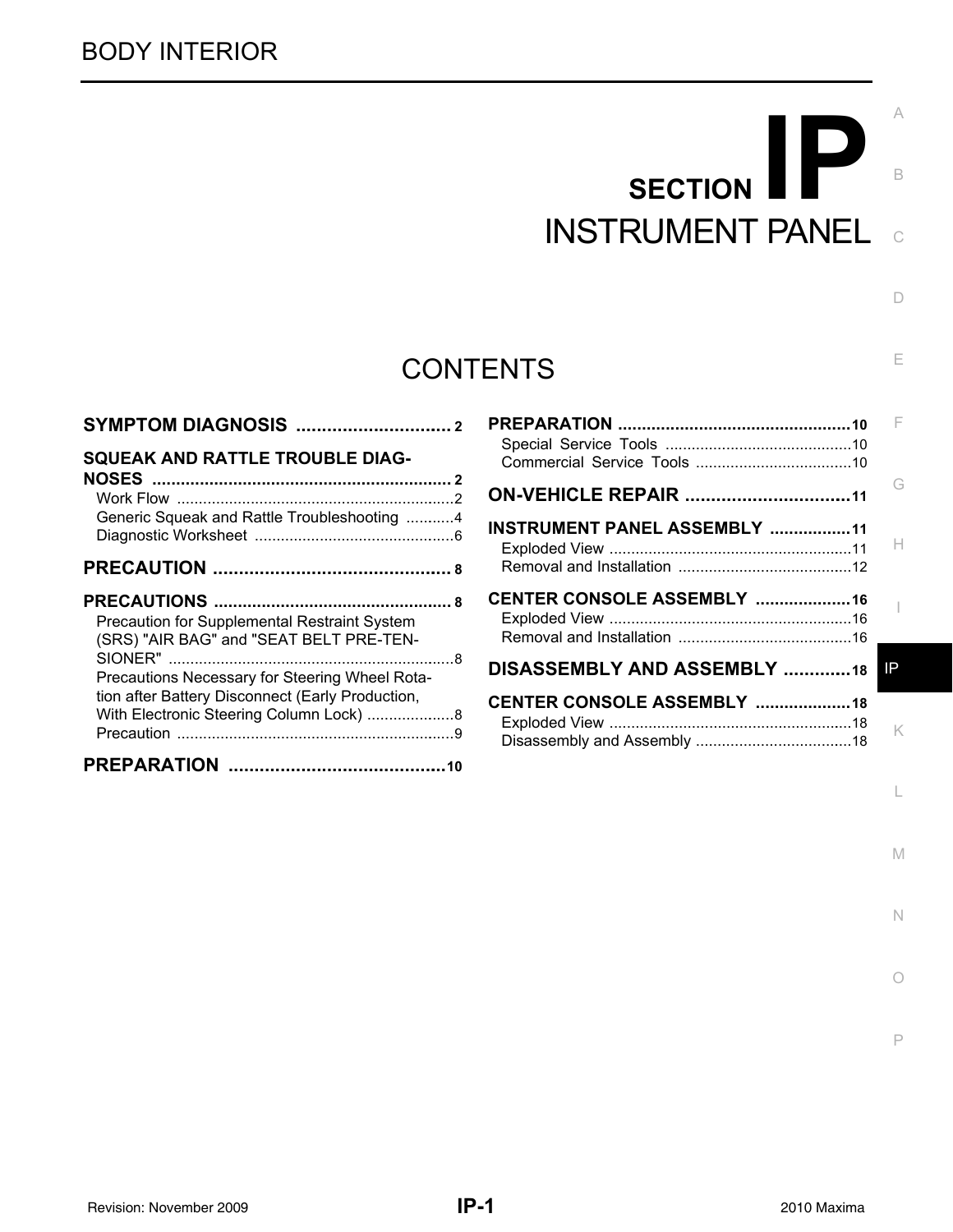#### < SYMPTOM DIAGNOSIS >

# <span id="page-1-0"></span>SYMPTOM DIAGNOSIS

# <span id="page-1-1"></span>SQUEAK AND RATTLE TROUBLE DIAGNOSES

<span id="page-1-2"></span>

# CUSTOMER INTERVIEW

Interview the customer if possible, to determine the conditions that exist when the noise occurs. Use the Diagnostic Worksheet during the interview to document the facts and conditions when the noise occurs and any customer's comments; refer to [IP-6, "Diagnostic Worksheet".](#page-5-0) This information is necessary to duplicate the conditions that exist when the noise occurs.

- The customer may not be able to provide a detailed descriptions or the location of the noise. Attempt to obtain all the facts and conditions that exist when the noise occurs (or does not occur).
- If there is more than one noise in the vehicle, be sure to diagnose and repair the noise that the customer is concerned about. This can be accomplished by test driving the vehicle with the customer.
- After identifying the type of noise, isolate the noise in terms of its characteristics. The noise characteristics are provided so the customer, service adviser and technician are all speaking the same language when defining the noise.
- Squeak —(Like tennis shoes on a clean floor) Squeak characteristics include the light contact/fast movement/brought on by road conditions/hard surfaces = higher pitch noise/softer surfaces = lower pitch noises/edge to surface = chirping
- Creak—(Like walking on an old wooden floor) Creak characteristics include firm contact/slow movement/twisting with a rotational movement/pitch dependent on materials/often brought on by activity.
- Rattle—(Like shaking a baby rattle) Rattle characteristics include the fast repeated contact/vibration or similar movement/loose parts/missing clip or fastener/incorrect clearance.
- Knock —(Like a knock on a door) Knock characteristics include hollow sounding/sometimes repeating/often brought on by driver action. • Tick—(Like a clock second hand)
- Tick characteristics include gentle contacting of light materials/loose components/can be caused by driver action or road conditions.
- Thump—(Heavy, muffled knock noise) Thump characteristics include softer knock/dead sound often brought on by activity.
- Buzz—(Like a bumble bee) Buzz characteristics include high frequency rattle/firm contact.
- Often the degree of acceptable noise level will vary depending upon the person. A noise that you may judge as acceptable may be very irritating to the customer.
- Weather conditions, especially humidity and temperature, may have a great effect on noise level.

## DUPLICATE THE NOISE AND TEST DRIVE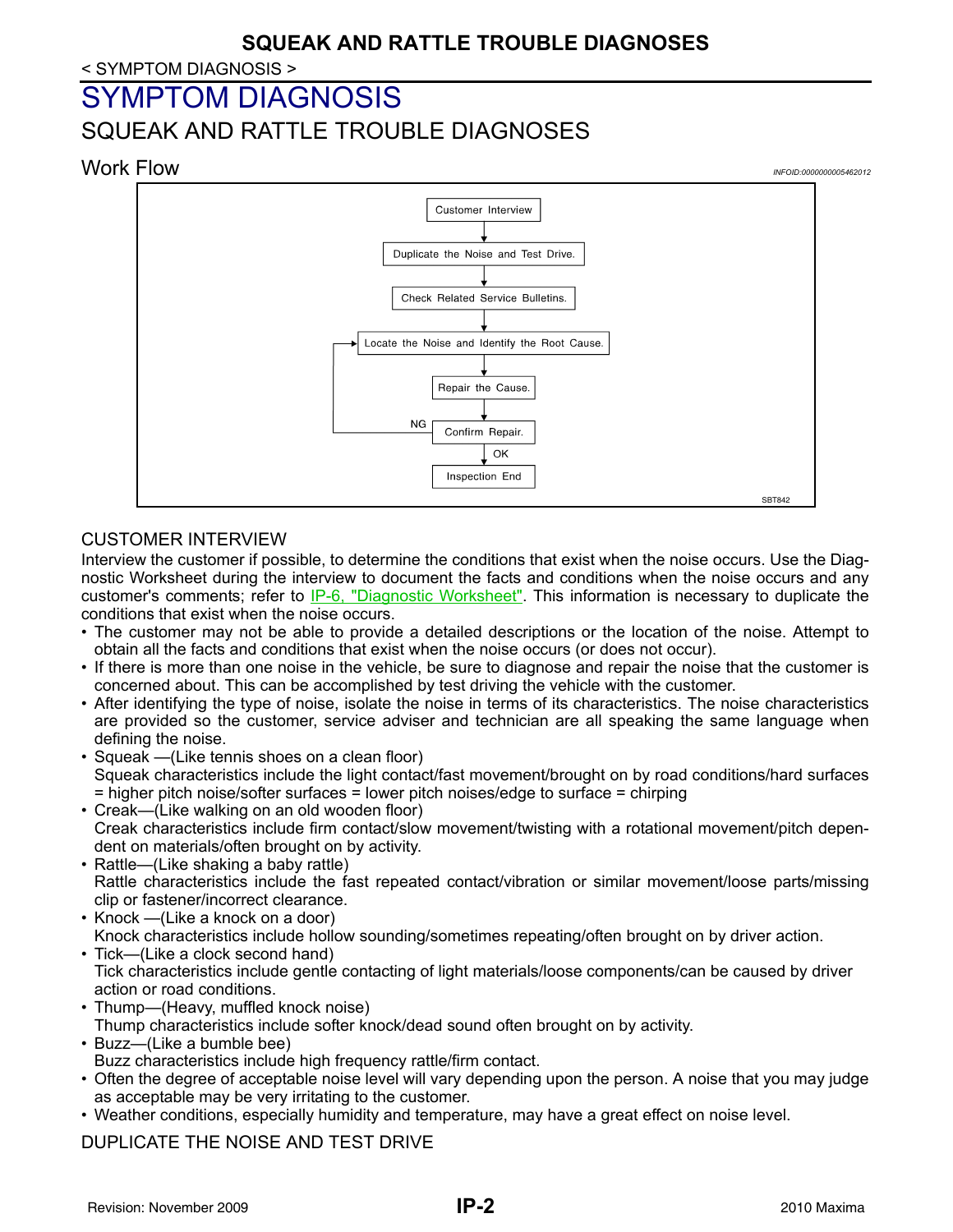### < SYMPTOM DIAGNOSIS >

| If possible, drive the vehicle with the customer until the noise is duplicated. Note any additional information on<br>the Diagnostic Worksheet regarding the conditions or location of the noise. This information can be used to<br>duplicate the same conditions when you confirm the repair.                                 | A           |
|---------------------------------------------------------------------------------------------------------------------------------------------------------------------------------------------------------------------------------------------------------------------------------------------------------------------------------|-------------|
| If the noise can be duplicated easily during the test drive, to help identify the source of the noise, try to dupli-<br>cate the noise with the vehicle stopped by doing one or all of the following:<br>1) Close a door.                                                                                                       | $\mathsf B$ |
| 2) Tap or push/pull around the area where the noise appears to be coming from.                                                                                                                                                                                                                                                  |             |
| 3) Rev the engine.<br>4) Use a floor jack to recreate vehicle "twist".                                                                                                                                                                                                                                                          | C           |
| 5) At idle, apply engine load (with brakes applied, place CVT shift selector in drive position).<br>6) Raise the vehicle on a hoist and hit a tire with a rubber hammer.                                                                                                                                                        |             |
| • Drive the vehicle and attempt to duplicate the conditions the customer states exist when the noise occurs.<br>• If it is difficult to duplicate the noise, drive the vehicle slowly on an undulating or rough road to stress the<br>vehicle body.                                                                             | D           |
| <b>CHECK RELATED SERVICE BULLETINS</b>                                                                                                                                                                                                                                                                                          | E           |
| After verifying the customer concern or symptom, check ASIST for Technical Service Bulletins (TSBs) related<br>to that concern or symptom.                                                                                                                                                                                      |             |
| If a TSB relates to the symptom, follow the procedure to repair the noise.                                                                                                                                                                                                                                                      | F           |
| LOCATE THE NOISE AND IDENTIFY THE ROOT CAUSE                                                                                                                                                                                                                                                                                    |             |
| 1. Narrow down the noise to a general area. To help pinpoint the source of the noise, use a listening tool<br>(Chassis Ear: J-39570, Engine Ear and mechanics stethoscope).                                                                                                                                                     | G           |
| 2. Narrow down the noise to a more specific area and identify the cause of the noise by:                                                                                                                                                                                                                                        |             |
| • removing the components in the area that you suspect the noise is coming from.<br>Do not use too much force when removing clips and fasteners, otherwise clips and fastener can be broken<br>or lost during the repair, resulting in the creation of new noise.                                                               | H           |
| • tapping or pushing/pulling the component that you suspect is causing the noise.<br>Do not tap or push/pull the component with excessive force, otherwise the noise will be eliminated only tem-<br>porarily.                                                                                                                  |             |
| • feeling for a vibration with your hand by touching the component(s) that you suspect is (are) causing the                                                                                                                                                                                                                     |             |
| noise.                                                                                                                                                                                                                                                                                                                          | IP          |
| • placing a piece of paper between components that you suspect are causing the noise.<br>• looking for loose components and contact marks.<br>Refer to IP-4, "Generic Squeak and Rattle Troubleshooting".                                                                                                                       |             |
| <b>REPAIR THE CAUSE</b>                                                                                                                                                                                                                                                                                                         | K           |
| • If the cause is a loose component, tighten the component securely.                                                                                                                                                                                                                                                            |             |
| • If the cause is insufficient clearance between components:                                                                                                                                                                                                                                                                    |             |
| - separate components by repositioning or loosening and retightening the component, if possible.<br>- insulate components with a suitable insulator such as urethane pads, foam blocks, felt cloth tape or urethane<br>tape. A Nissan Squeak and Rattle Kit (J-43980) is available through your authorized Nissan Parts Depart- |             |
| ment.<br><b>CAUTION:</b>                                                                                                                                                                                                                                                                                                        | M           |
| Do not use excessive force as many components are constructed of plastic and may be damaged.                                                                                                                                                                                                                                    |             |
| <b>NOTE:</b>                                                                                                                                                                                                                                                                                                                    |             |
| Always check with the Parts Department for the latest parts information.<br>The following materials are contained in the Nissan Squeak and Rattle Kit (J-43980). Each item can be                                                                                                                                               | $\mathbb N$ |
| ordered separately as needed.<br>URETHANE PADS [1.5 mm (0.059 in) thick]                                                                                                                                                                                                                                                        |             |
| Insulates connectors, harness, etc.<br>76268-9E005: 100 $\times$ 135 mm (3.94 $\times$ 5.31 in)/76884-71L01: 60 $\times$ 85 mm (2.36 $\times$ 3.35 in)/76884-                                                                                                                                                                   | O           |
| 71L02:15 $\times$ 25 mm (0.59 $\times$ 0.98 in)<br><b>INSULATOR (Foam blocks)</b>                                                                                                                                                                                                                                               | P           |
| Insulates components from contact. Can be used to fill space behind a panel.                                                                                                                                                                                                                                                    |             |
| 73982-9E000: 45 mm (1.77 in) thick, 50 $\times$ 50 mm (1.97 $\times$ 1.97 in)/73982-                                                                                                                                                                                                                                            |             |
| 50Y00: 10 mm (0.39 in) thick, 50 $\times$ 50 mm (1.97 $\times$ 1.97 in)<br>INSULATOR (Light foam block)                                                                                                                                                                                                                         |             |
| 80845-71L00: 30 mm (1.18 in) thick, 30 $\times$ 50 mm (1.18 $\times$ 1.97in)                                                                                                                                                                                                                                                    |             |
| FELT CLOTH TAPE                                                                                                                                                                                                                                                                                                                 |             |

Used to insulate where movement does not occur. Ideal for instrument panel applications.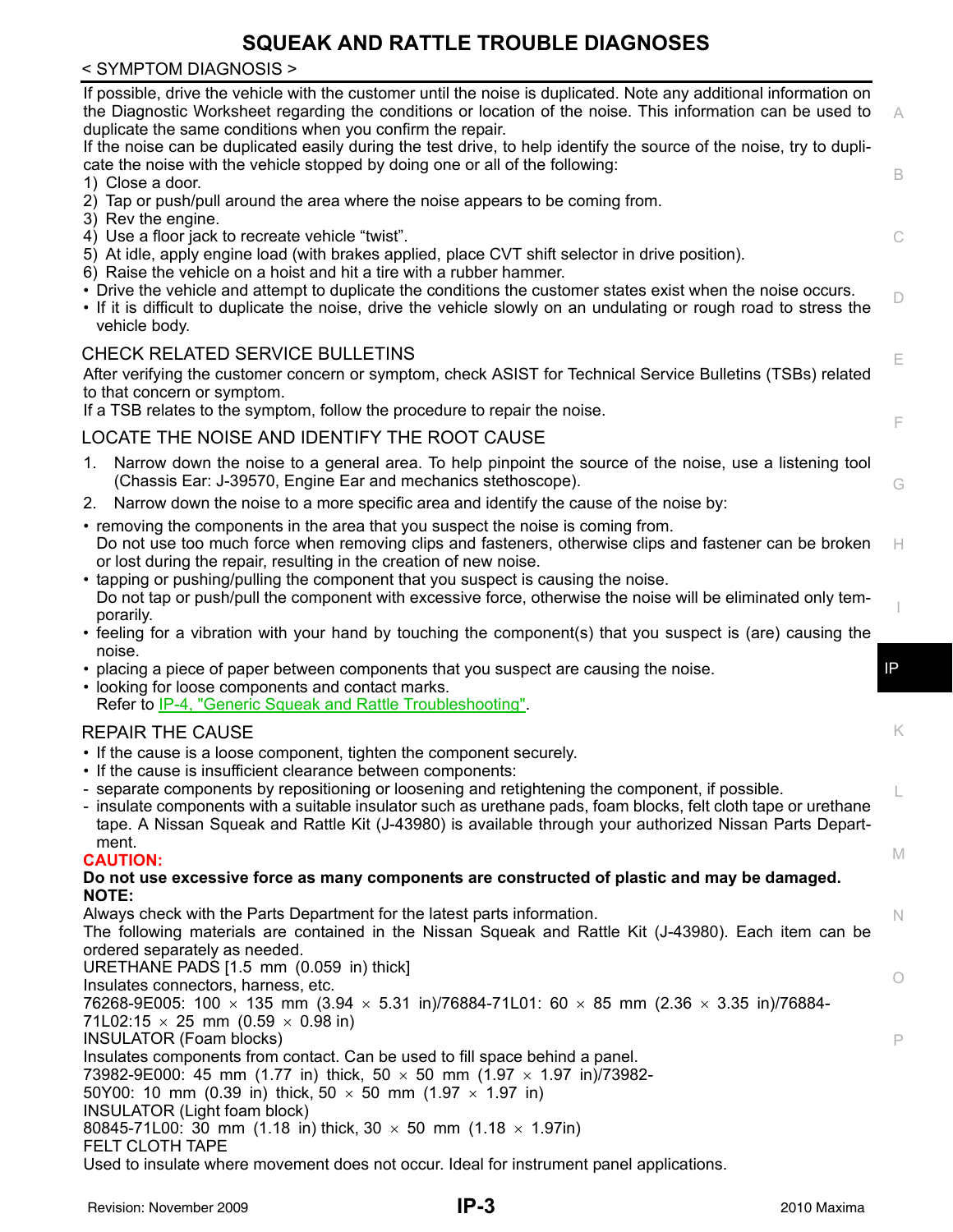#### < SYMPTOM DIAGNOSIS >

68370-4B000: 15  $\times$  25 mm (0.59  $\times$  0.98 in) pad/68239-13E00: 5 mm (0.20 in) wide tape roll The following materials, not found in the kit, can also be used to repair squeaks and rattles. UHMW (TEFLON) TAPE Insulates where slight movement is present. Ideal for instrument panel applications. SILICONE GREASE Used in place of UHMW tape that will be visible or not fit. Will only last a few months. SILICONE SPRAY Use when grease cannot be applied. DUCT TAPE Use to eliminate movement.

#### CONFIRM THE REPAIR

Confirm that the cause of a noise is repaired by test driving the vehicle. Operate the vehicle under the same conditions as when the noise originally occurred. Refer to the notes on the Diagnostic Worksheet.

## <span id="page-3-0"></span>Generic Squeak and Rattle Troubleshooting *Information and <i>INFOID:000000005462013*

Refer to Table of Contents for specific component removal and installation information.

#### INSTRUMENT PANEL

Most incidents are caused by contact and movement between:

- 1. Acrylic lens and combination meter housing
- 2. Instrument panel to front pillar finishers
- 3. Instrument panel to windshield
- 4. Instrument panel mounting pins
- 5. Wiring harnesses behind the combination meter
- 6. A/C defroster duct and duct joint

These incidents can usually be located by tapping or moving the components to duplicate the noise or by pressing on the components while driving to stop the noise. Most of these incidents can be repaired by applying felt cloth tape or silicone spray (in hard to reach areas). Urethane pads can be used to insulate wiring harness.

**CAUTION:**

**Do not use silicone spray to isolate a squeak or rattle. If you saturate the area with silicone, you will not be able to recheck the repair.**

#### CENTER CONSOLE

Components to pay attention to include:

- 1. Shifter assembly cover to finisher
- 2. A/C control unit and cluster lid C
- 3. Wiring harnesses behind audio and A/C control unit

The instrument panel repair and isolation procedures also apply to the center console.

#### DOORS

Pay attention to the:

- 1. Finisher and inner panel making a slapping noise
- 2. Inside handle escutcheon to door finisher
- 3. Wiring harnesses tapping
- 4. Door striker out of alignment causing a popping noise on starts and stops

Tapping or moving the components or pressing on them while driving to duplicate the conditions can isolate many of these incidents. You can usually insulate the areas with felt cloth tape or insulator foam blocks from the Nissan Squeak and Rattle Kit (J-43980) to repair the noise.

#### TRUNK

Trunk noises are often caused by a loose jack or loose items put into the trunk by the owner. In addition look for:

- 1. Trunk lid bumpers out of adjustment
- 2. Trunk lid striker out of adjustment
- 3. The trunk lid torsion bars knocking together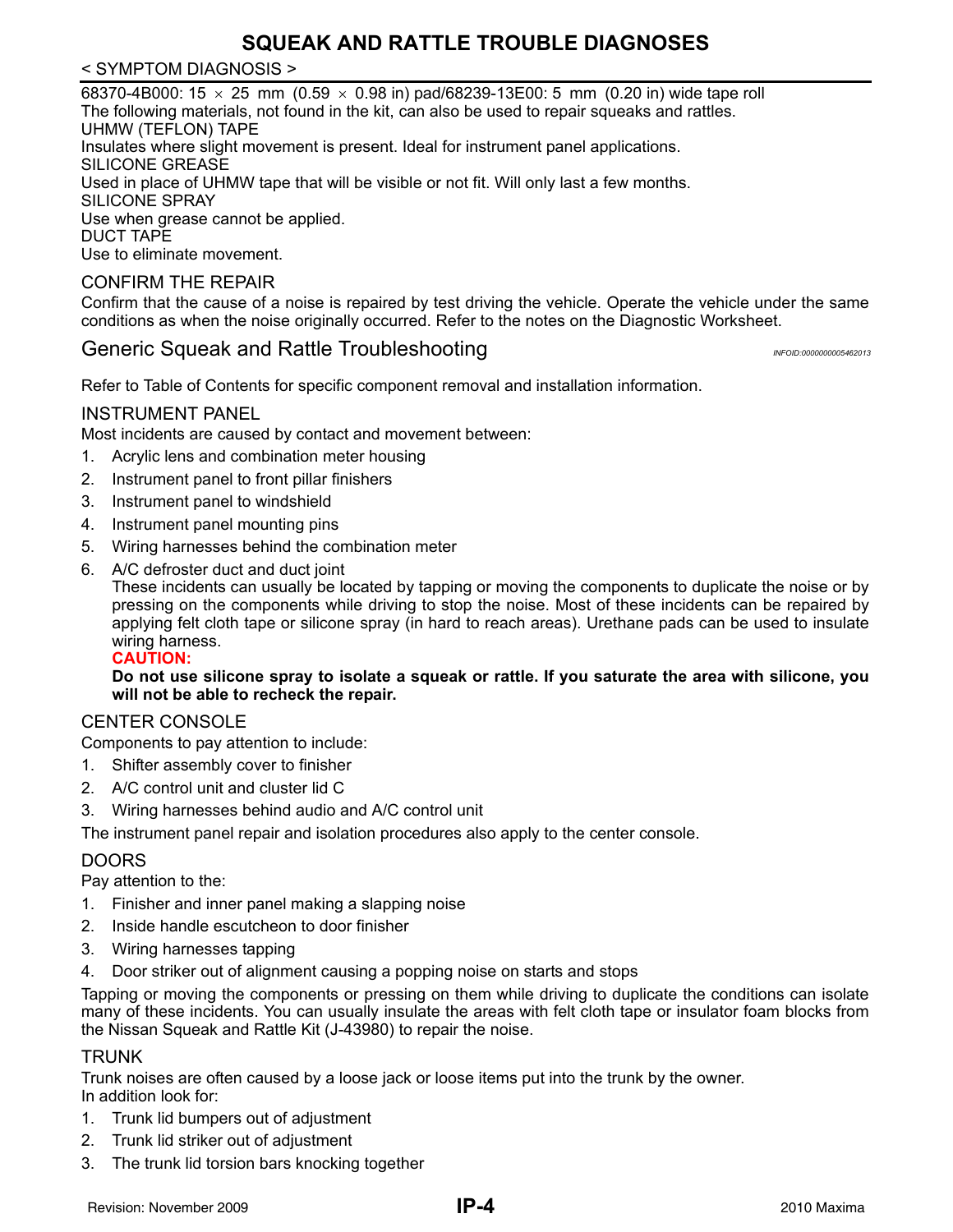#### < SYMPTOM DIAGNOSIS >

#### 4. A loose license plate or bracket

| 4. A loose license plate or bracket  |                                                                                                                                                                                                                                                                                                                                                                                              |              |
|--------------------------------------|----------------------------------------------------------------------------------------------------------------------------------------------------------------------------------------------------------------------------------------------------------------------------------------------------------------------------------------------------------------------------------------------|--------------|
| ing the noise.                       | Most of these incidents can be repaired by adjusting, securing or insulating the item(s) or component(s) caus-                                                                                                                                                                                                                                                                               | A            |
| SUNROOF/HEADLINING                   |                                                                                                                                                                                                                                                                                                                                                                                              |              |
|                                      | Noises in the sunroof/headlining area can often be traced to one of the following:                                                                                                                                                                                                                                                                                                           | B            |
| 1.                                   | Sunroof lid, rail, linkage or seals making a rattle or light knocking noise                                                                                                                                                                                                                                                                                                                  |              |
| 2.                                   | Sunvisor shaft shaking in the holder                                                                                                                                                                                                                                                                                                                                                         |              |
| 3.                                   | Front or rear windshield touching headlining and squeaking                                                                                                                                                                                                                                                                                                                                   | C            |
|                                      | Again, pressing on the components to stop the noise while duplicating the conditions can isolate most of these<br>incidents. Repairs usually consist of insulating with felt cloth tape.                                                                                                                                                                                                     | D            |
|                                      | OVERHEAD CONSOLE (FRONT AND REAR)                                                                                                                                                                                                                                                                                                                                                            |              |
| In addition, look for:               | Overhead console noises are often caused by the console panel clips not being engaged correctly. Most of<br>these incidents are repaired by pushing up on the console at the clip locations until the clips engage.                                                                                                                                                                          | Ε            |
|                                      | 1. Loose harness or harness connectors.<br>2. Front console map/reading lamp lens loose.<br>3. Loose screws at console attachment points.                                                                                                                                                                                                                                                    | F            |
| <b>SEATS</b>                         |                                                                                                                                                                                                                                                                                                                                                                                              |              |
| noise.                               | When isolating seat noise it's important to note the position the seat is in and the load placed on the seat when<br>the noise is present. These conditions should be duplicated when verifying and isolating the cause of the                                                                                                                                                               | G            |
| Cause of seat noise include:         |                                                                                                                                                                                                                                                                                                                                                                                              |              |
| Headrest rods and holder<br>$1_{-}$  |                                                                                                                                                                                                                                                                                                                                                                                              | Н            |
| 2.                                   | A squeak between the seat pad cushion and frame                                                                                                                                                                                                                                                                                                                                              |              |
| 3.                                   | The rear seatback lock and bracket                                                                                                                                                                                                                                                                                                                                                           |              |
|                                      | These noises can be isolated by moving or pressing on the suspected components while duplicating the con-<br>ditions under which the noise occurs. Most of these incidents can be repaired by repositioning the component<br>or applying urethane tape to the contact area.                                                                                                                  |              |
| <b>UNDERHOOD</b>                     |                                                                                                                                                                                                                                                                                                                                                                                              | $\mathsf{P}$ |
|                                      | Some interior noise may be caused by components under the hood or on the engine wall. The noise is then<br>transmitted into the passenger compartment.<br>Causes of transmitted underhood noise include:                                                                                                                                                                                     | K            |
|                                      | 1. Any component mounted to the engine wall                                                                                                                                                                                                                                                                                                                                                  |              |
|                                      | 2. Components that pass through the engine wall                                                                                                                                                                                                                                                                                                                                              |              |
| 3.                                   | Engine wall mounts and connectors                                                                                                                                                                                                                                                                                                                                                            |              |
| Loose radiator mounting pins<br>4.   |                                                                                                                                                                                                                                                                                                                                                                                              |              |
| 5.                                   | Hood bumpers out of adjustment                                                                                                                                                                                                                                                                                                                                                               | M            |
| Hood striker out of adjustment<br>6. |                                                                                                                                                                                                                                                                                                                                                                                              |              |
|                                      | These noises can be difficult to isolate since they cannot be reached from the interior of the vehicle. The best<br>method is to secure, move or insulate one component at a time and test drive the vehicle. Also, engine RPM<br>or load can be changed to isolate the noise. Repairs can usually be made by moving, adjusting, securing, or<br>insulating the component causing the noise. | N.           |
|                                      |                                                                                                                                                                                                                                                                                                                                                                                              | O            |
|                                      |                                                                                                                                                                                                                                                                                                                                                                                              |              |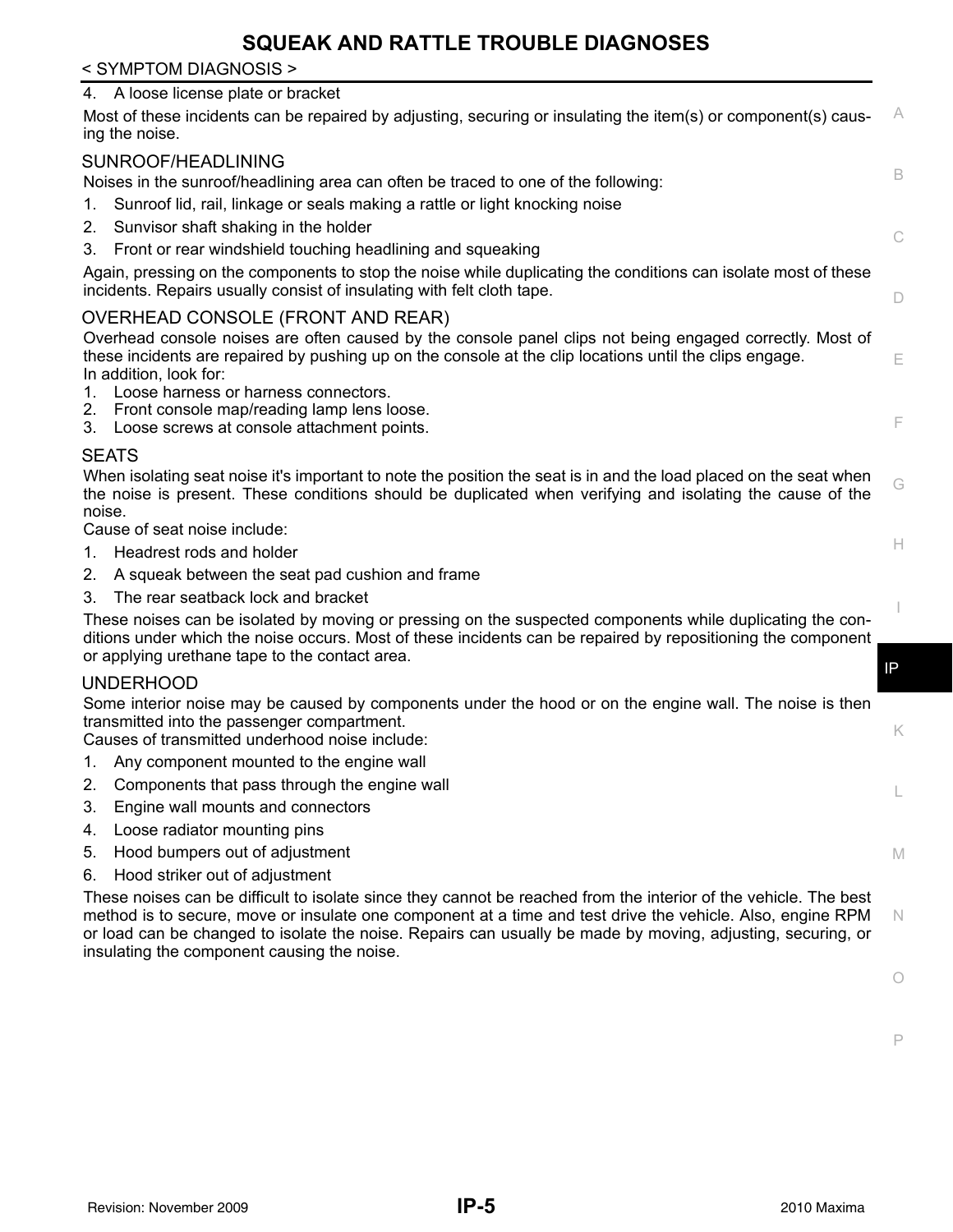< SYMPTOM DIAGNOSIS >

#### <span id="page-5-0"></span>Diagnostic Worksheet *INFOID:0000000005462014*

#### Dear Customer:

We are concerned about your satisfaction with your vehicle. Repairing a squeak or rattle sometimes can be very difficult. To help us fix your vehicle right the first time, please take a moment to note the area of the vehicle where the squeak or rattle occurs and under what conditions. You may be asked to take a test drive with a service advisor or technician to ensure we confirm the noise you are hearing.

#### **SQUEAK & RATTLE DIAGNOSTIC WORKSHEET**

#### I. WHERE DOES THE NOISE COME FROM? (circle the area of the vehicle)

The illustrations are for reference only, and may not reflect the actual configuration of your vehicle.



Continue to page 2 of the worksheet and briefly describe the location of the noise or rattle. In addition, please indicate the conditions which are present when the noise occurs.

LAIA0072E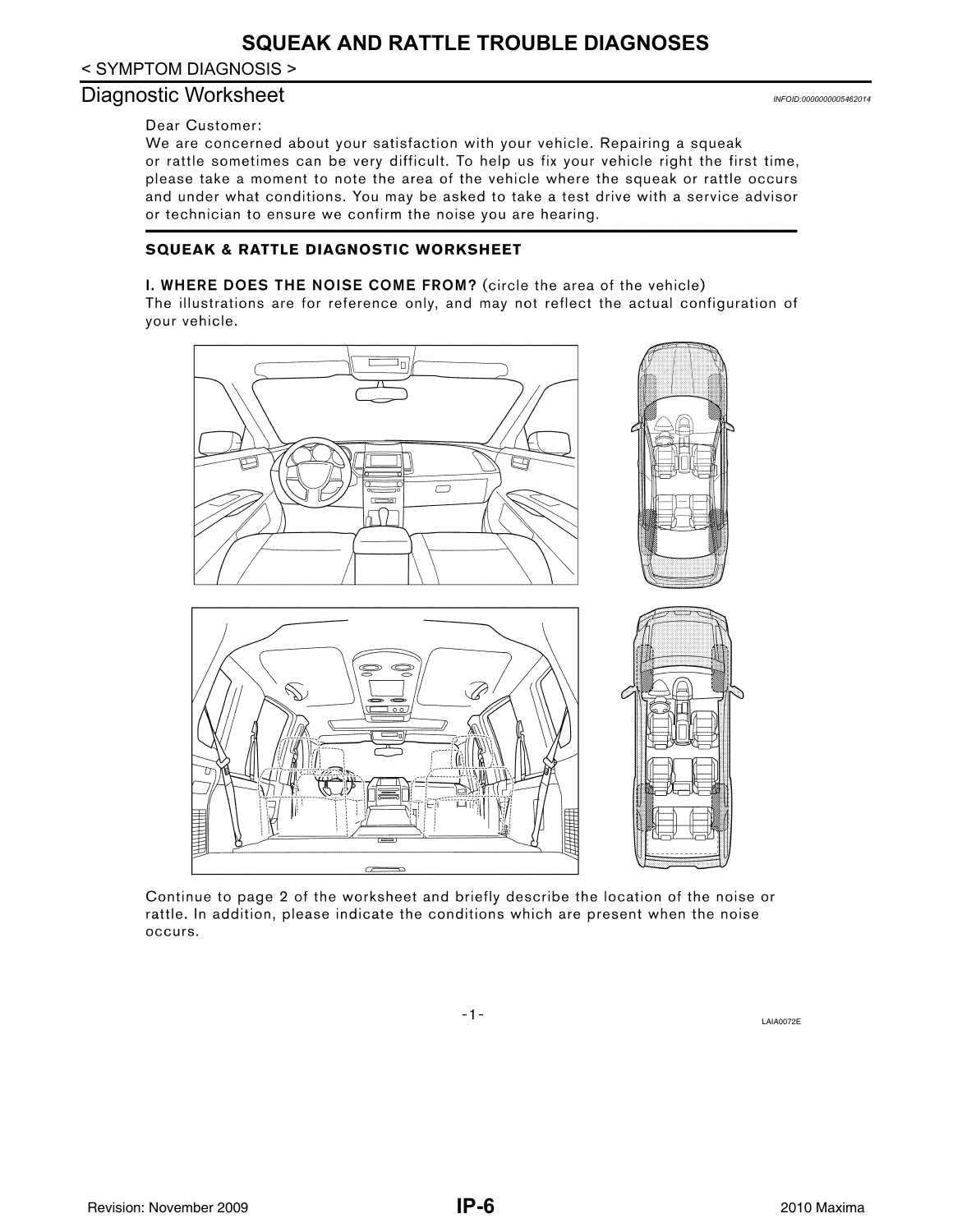### < SYMPTOM DIAGNOSIS >

| Briefly describe the location where the noise occurs:                |                                                              |
|----------------------------------------------------------------------|--------------------------------------------------------------|
|                                                                      |                                                              |
| II. WHEN DOES IT OCCUR? (please check the boxes that apply)          |                                                              |
| Anytime                                                              | $\Box$ After sitting out in the rain                         |
| 1st time in the morning                                              | When it is raining or wet                                    |
| Only when it is cold outside                                         | Dry or dusty conditions                                      |
| Only when it is hot outside                                          | Other:                                                       |
| III. WHEN DRIVING:                                                   | IV. WHAT TYPE OF NOISE                                       |
| Through driveways                                                    | $\Box$ Squeak (like tennis shoes on a clean floor)           |
| Over rough roads                                                     | $\Box$ Creak (like walking on an old wooden floor)           |
| Over speed bumps                                                     | Rattle (like shaking a baby rattle)                          |
| Only about ____ mph                                                  | $\Box$ Knock (like a knock at the door)                      |
| On acceleration                                                      | Tick (like a clock second hand)                              |
| Coming to a stop                                                     | Thump (heavy muffled knock noise)                            |
| On turns: left, right or either (circle)<br>With passengers or cargo | Buzz (like a bumble bee)                                     |
|                                                                      |                                                              |
|                                                                      |                                                              |
| After driving _____ miles or _____ minutes                           |                                                              |
|                                                                      |                                                              |
|                                                                      |                                                              |
|                                                                      |                                                              |
|                                                                      |                                                              |
|                                                                      |                                                              |
| TO BE COMPLETED BY DEALERSHIP PERSONNEL<br><b>Test Drive Notes:</b>  | <b>YES</b><br><b>NO</b><br>Initials of person<br>performing  |
|                                                                      |                                                              |
| Vehicle test driven with customer<br>- Noise verified on test drive  |                                                              |
| - Noise source located and repaired                                  | and the control of the control of                            |
|                                                                      |                                                              |
| - Follow up test drive performed to confirm repair                   |                                                              |
|                                                                      |                                                              |
|                                                                      | This form must be attached to Work Order<br><b>LAIA0071E</b> |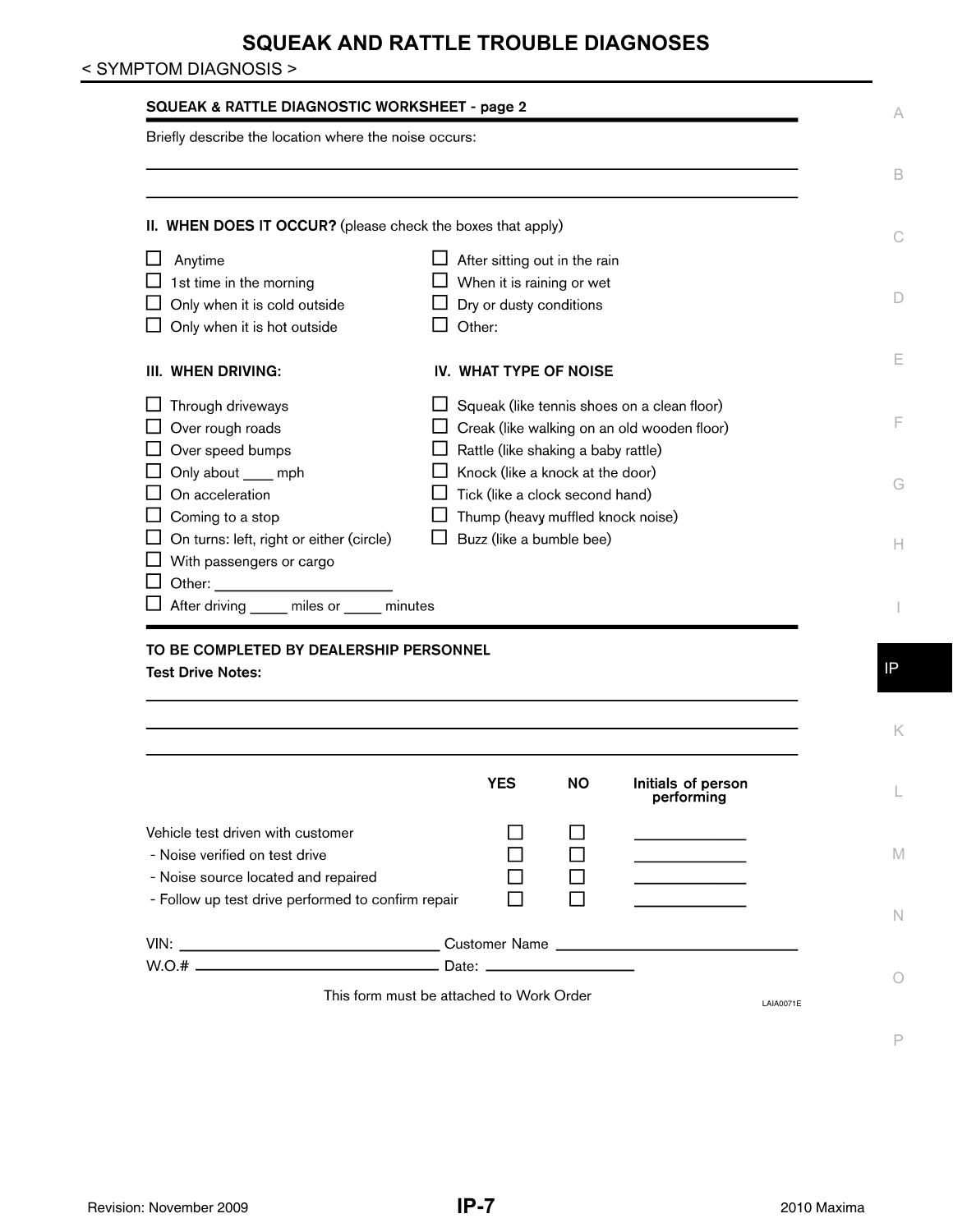### < PRECAUTION >

# <span id="page-7-0"></span>PRECAUTION

# <span id="page-7-1"></span>PRECAUTIONS

# <span id="page-7-2"></span>Precaution for Supplemental Restraint System (SRS) "AIR BAG" and "SEAT BELT PRE-TENSIONER" *INFOID:0000000005462015*

The Supplemental Restraint System such as "AIR BAG" and "SEAT BELT PRE-TENSIONER", used along with a front seat belt, helps to reduce the risk or severity of injury to the driver and front passenger for certain types of collision. This system includes seat belt switch inputs and dual stage front air bag modules. The SRS system uses the seat belt switches to determine the front air bag deployment, and may only deploy one front air bag, depending on the severity of a collision and whether the front occupants are belted or unbelted. Information necessary to service the system safely is included in the SR and SB section of this Service Man-

#### ual. **WARNING:**

- **To avoid rendering the SRS inoperative, which could increase the risk of personal injury or death in the event of a collision which would result in air bag inflation, all maintenance must be performed by an authorized NISSAN/INFINITI dealer.**
- **Improper maintenance, including incorrect removal and installation of the SRS, can lead to personal injury caused by unintentional activation of the system. For removal of Spiral Cable and Air Bag Module, see the SR section.**
- **Do not use electrical test equipment on any circuit related to the SRS unless instructed to in this Service Manual. SRS wiring harnesses can be identified by yellow and/or orange harnesses or harness connectors.**

#### PRECAUTIONS WHEN USING POWER TOOLS (AIR OR ELECTRIC) AND HAMMERS

#### **WARNING:**

- **When working near the Airbag Diagnosis Sensor Unit or other Airbag System sensors with the Ignition ON or engine running, DO NOT use air or electric power tools or strike near the sensor(s) with a hammer. Heavy vibration could activate the sensor(s) and deploy the air bag(s), possibly causing serious injury.**
- **When using air or electric power tools or hammers, always switch the Ignition OFF, disconnect the battery, and wait at least 3 minutes before performing any service.**

<span id="page-7-3"></span>Precautions Necessary for Steering Wheel Rotation after Battery Disconnect (Early Production, With Electronic Steering Column Lock) *INFOID:0000000005885927* 

#### **NOTE:**

- Before removing and installing any control units, first turn the push-button ignition switch to the LOCK position, then disconnect both battery cables.
- After finishing work, confirm that all control unit connectors are connected properly, then re-connect both battery cables.
- Always use CONSULT-III to perform self-diagnosis as a part of each function inspection after finishing work. If a DTC is detected, perform trouble diagnosis according to self-diagnosis results.

This vehicle is equipped with a push-button ignition switch and a steering lock unit.

If the battery is disconnected or discharged, the steering wheel will lock and cannot be turned.

If turning the steering wheel is required with the battery disconnected or discharged, follow the procedure below before starting the repair operation.

#### OPERATION PROCEDURE

- 1. Connect both battery cables. **NOTE:** Supply power using jumper cables if battery is discharged.
- 2. Carry the Intelligent Key or insert it to the key slot and turn the push-button ignition switch to ACC position. (At this time, the steering lock will be released.)
- 3. Disconnect both battery cables. The steering lock will remain released with both battery cables disconnected and the steering wheel can be turned.
- 4. Perform the necessary repair operation.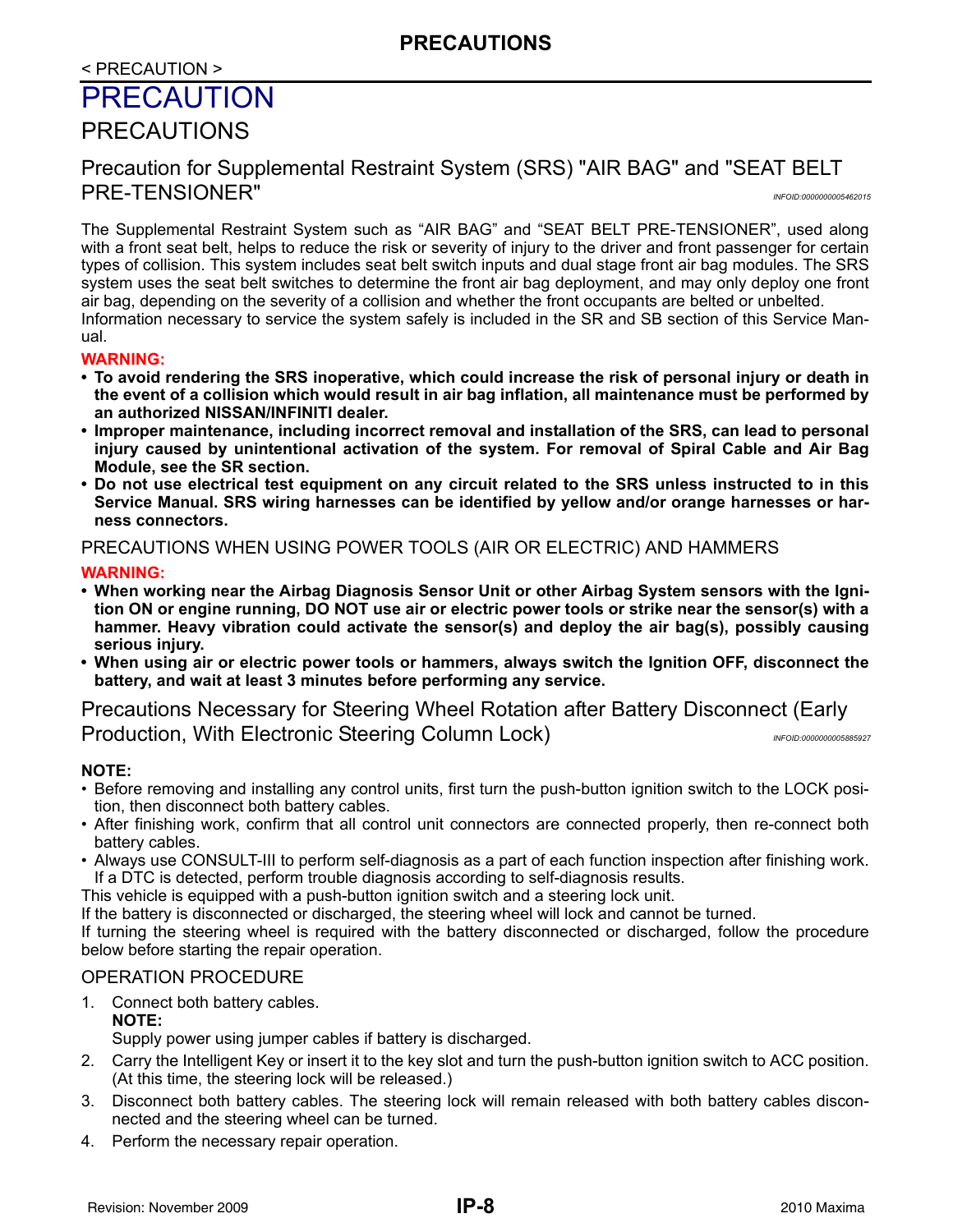# **PRECAUTIONS**

#### < PRECAUTION >

<span id="page-8-0"></span>

| 5. | When the repair work is completed, re-connect both battery cables. With the brake pedal released, turn<br>the push-button ignition switch from ACC position to ON position, then to LOCK position. (The steering<br>wheel will lock when the push-button ignition switch is turned to LOCK position.) |                         | $\overline{A}$ |
|----|-------------------------------------------------------------------------------------------------------------------------------------------------------------------------------------------------------------------------------------------------------------------------------------------------------|-------------------------|----------------|
|    | 6. Perform self-diagnosis check of all control units using CONSULT-III.                                                                                                                                                                                                                               |                         |                |
|    | Precaution                                                                                                                                                                                                                                                                                            | INFOID:0000000005462017 | B              |
|    | • Disconnect both battery cables in advance.<br>• Disconnect air bag system line in advance.<br>• Never tamper with or force air bag lid open, as this may adversely affect air bag performance.                                                                                                      |                         | C.             |

- Be careful not to scratch pad and other parts.
- $\Box$ • When removing or disassembling any part, be careful not to damage or deform it. Protect parts which may get in the way with cloth.
- When removing parts with a screwdriver or other tool, protect parts by wrapping them with vinyl or tape.
- Keep removed parts protected with cloth.
- If a clip is deformed or damaged, replace it.
- If an unreusable part is removed, replace it with a new one.
- Tighten bolts and nuts firmly to the specified torque.
- After re-assembly has been completed, make sure each part functions correctly.
- Remove stains in the following way.
- Water-soluble stains:

Dip a soft cloth in warm water, and then squeeze it tightly. After wiping the stain, wipe with a soft dry cloth. Oil stain:

Dissolve a synthetic detergent in warm water (density of 2 to 3% or less), dip the cloth, then clean off the stain with the cloth. Next, dip the cloth in fresh water and squeeze it tightly. Then clean off the detergent completely. Then wipe the area with a soft dry cloth.

• Do not use any organic solvent, such as thinner or benzine.

E

F

G

H

I

IP

K

L

M

N

O

P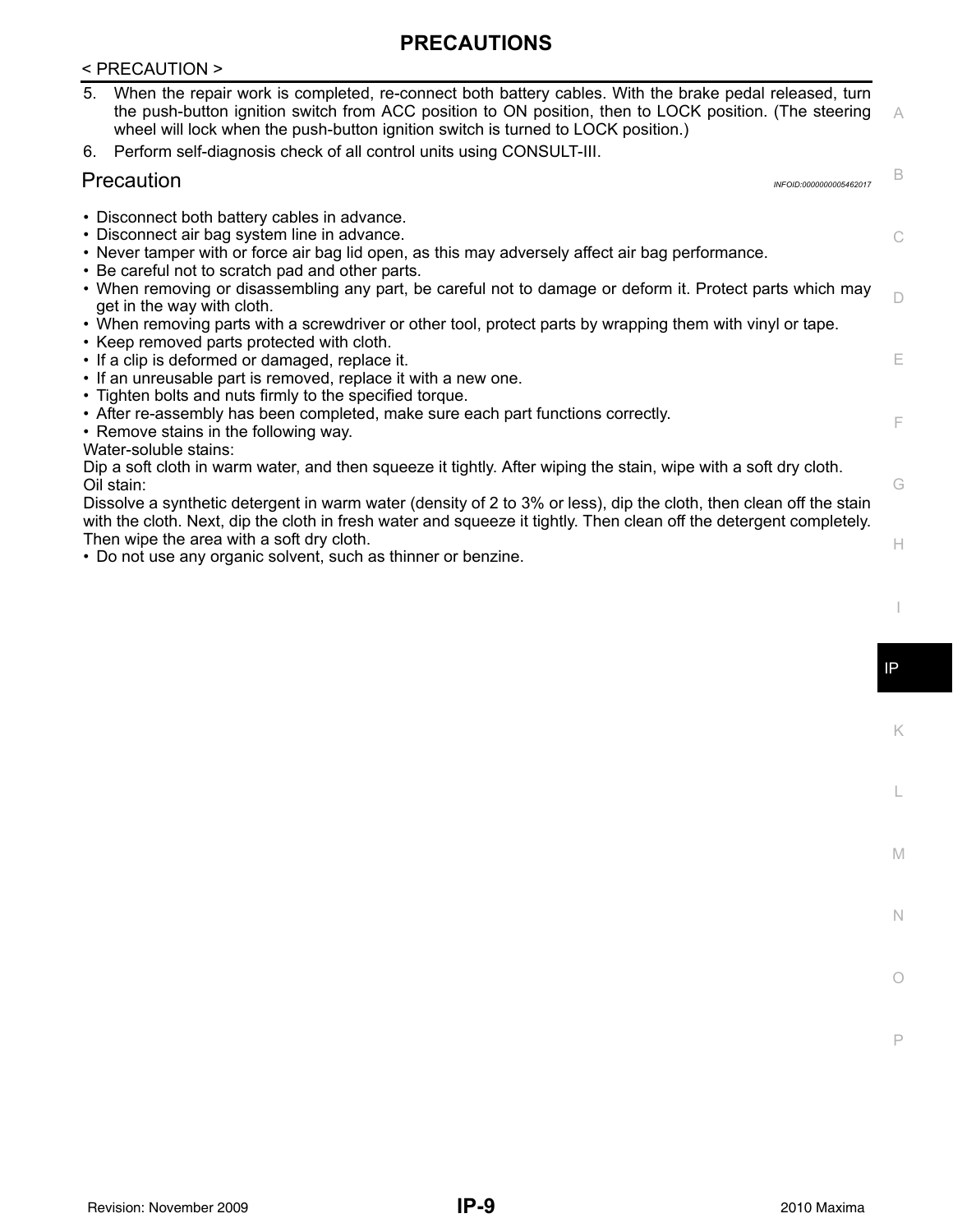# **PREPARATION**

# < PREPARATION >

# <span id="page-9-0"></span>**PREPARATION**

# <span id="page-9-1"></span>PREPARATION

# <span id="page-9-2"></span>Special Service Tools *INFOID:0000000005462018*

The actual shapes of Kent-Moore tools may differ from those of special service tools illustrated here.

| Tool number              |           | Description                  |
|--------------------------|-----------|------------------------------|
| (Kent-Moore No.)         |           |                              |
| Tool name                |           |                              |
|                          |           | Locating the noise           |
| $(J-39570)$              |           |                              |
| Chassis ear              |           |                              |
|                          |           |                              |
|                          | ⊙ ⊫       |                              |
|                          |           |                              |
|                          |           |                              |
|                          | SIIA0993E |                              |
|                          |           | Repairing the cause of noise |
| $(J-43980)$              |           |                              |
| NISSAN Squeak and Rattle |           |                              |
| Kit                      |           |                              |
|                          |           |                              |
|                          |           |                              |
|                          |           |                              |
|                          |           |                              |
|                          | SIIA0994E |                              |
| $\sim$ $\sim$            | . .       |                              |

# <span id="page-9-3"></span>Commercial Service Tools *INFOID:0000000005462019*

| Tool name  |                                                      | Description                      |
|------------|------------------------------------------------------|----------------------------------|
| Engine ear |                                                      | Locating the noise               |
|            | SIIA0995E                                            |                                  |
| Power tool |                                                      | Loosening bolts, nuts and screws |
|            | ξ<br>$\mathcal{L}_{\mathcal{A}}$<br><b>PIIB1407E</b> |                                  |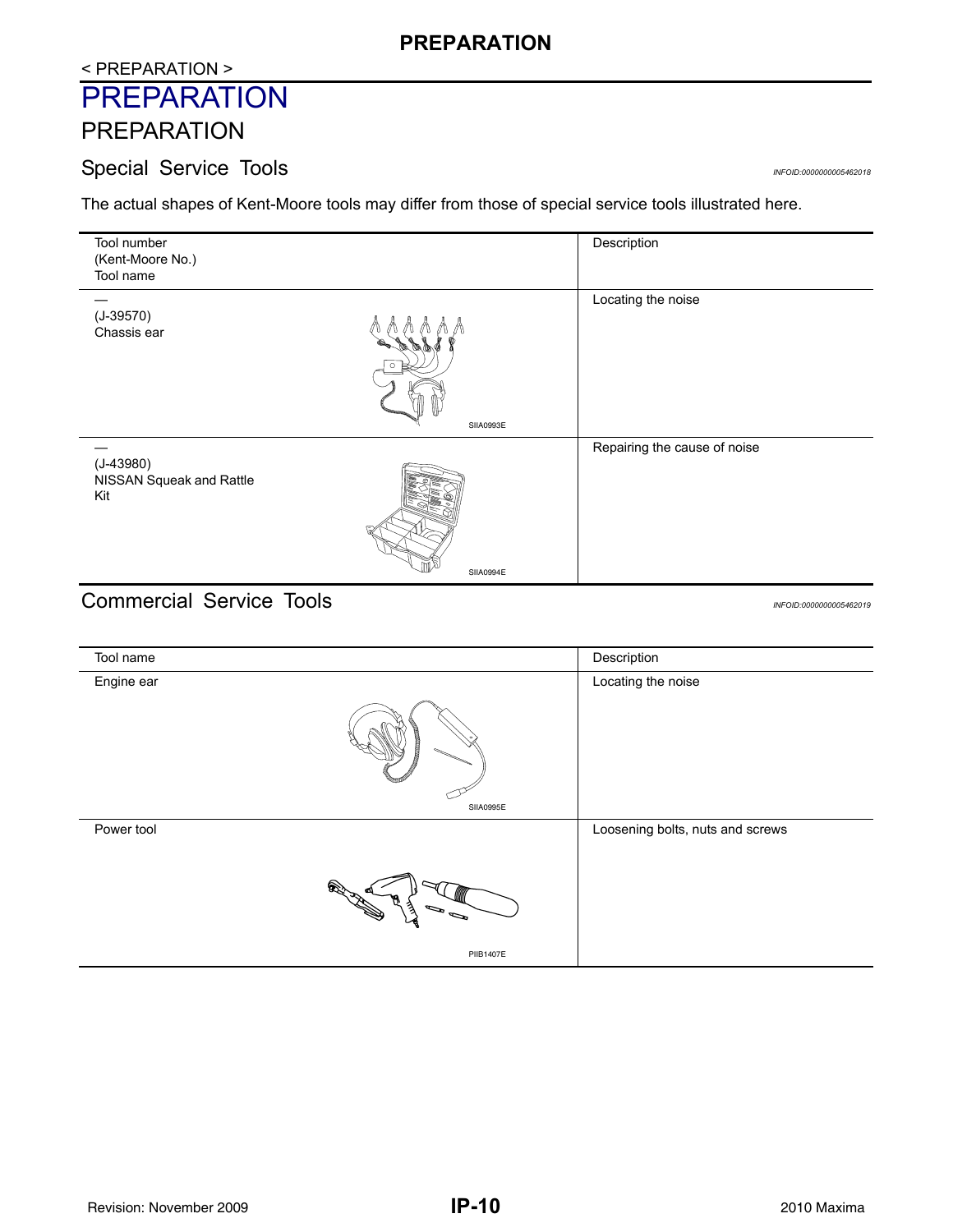# < ON-VEHICLE REPAIR >

# <span id="page-10-0"></span>ON-VEHICLE REPAIR

<span id="page-10-1"></span>INSTRUMENT PANEL ASSEMBLY

# <span id="page-10-2"></span>Exploded View *INFOID:0000000005462020*

B

A

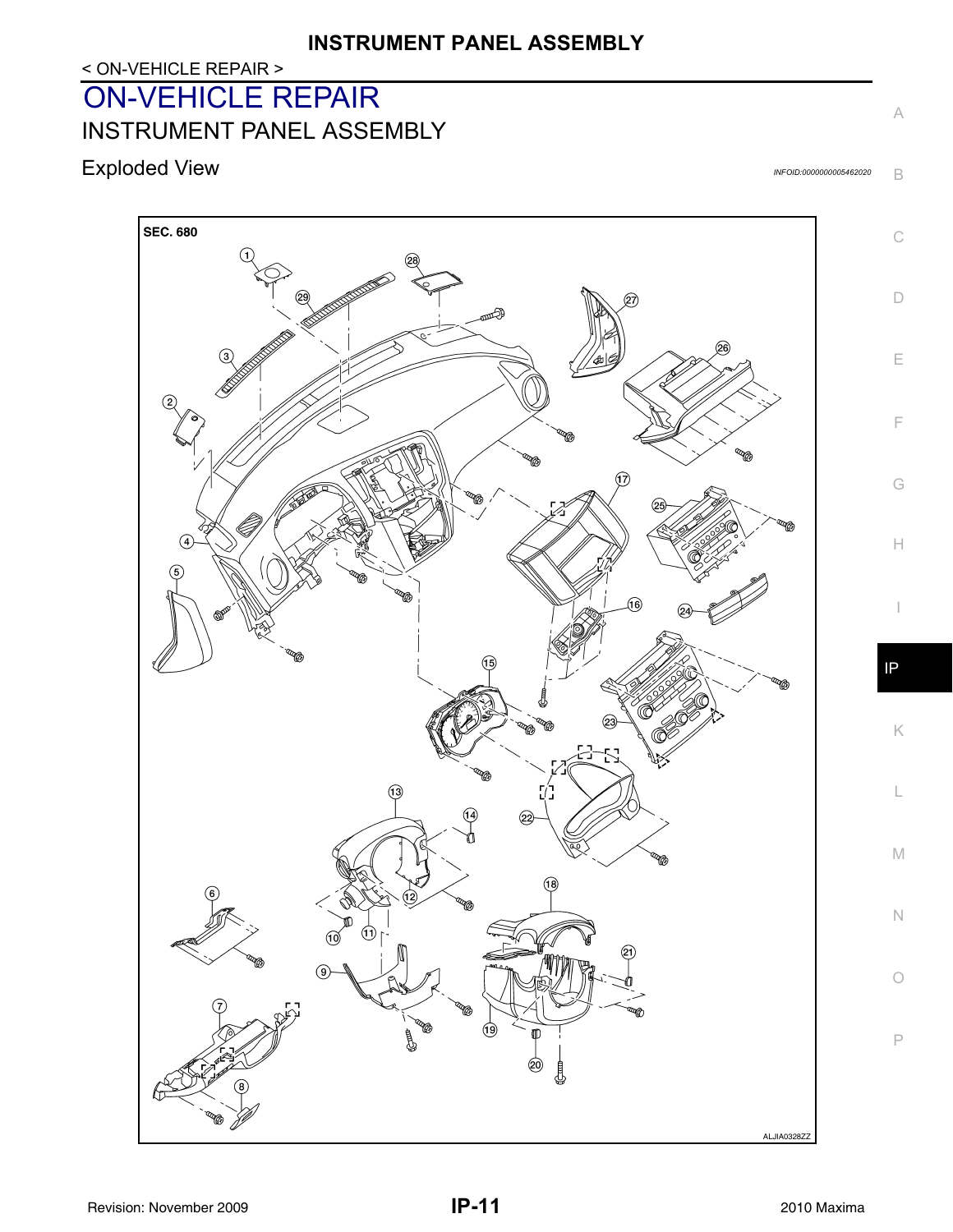#### < ON-VEHICLE REPAIR >

| 1.  | Center speaker grille (if equipped)                                                                | 2.  | Tweeter speaker grille (LH)                               | 3.  | Front defroster grille LH                                     |
|-----|----------------------------------------------------------------------------------------------------|-----|-----------------------------------------------------------|-----|---------------------------------------------------------------|
| 4.  | Instrument panel                                                                                   | 5.  | Instrument side mask (LH)                                 | 6.  | Lower knee protector (LH)                                     |
| 7.  | Instrument lower cover (LH)                                                                        | 8.  | Fuse block cover                                          | 9.  | Steering column cover lower (power<br>tilt)                   |
| 10. | Steering column screw finisher (LH)<br>(power tilt)                                                | 11. | Steering column side cover (LH) (pow- 12.<br>er tilt)     |     | Steering column side cover (RH)<br>(power tilt)               |
| 13. | Steering column cover upper (power<br>tilt)                                                        | 14. | Steering column screw cover finisher<br>(RH) (power tilt) |     | 15. Combination meter                                         |
| 16. | Multifunction switch (with color dis-<br>play) or A/C switch assembly (with<br>monochrome display) | 17. | Cluster lid D                                             | 18. | Steering column cover upper (manu-<br>al tilt)                |
|     | 19. Steering column cover lower (manual 20.<br>tilt)                                               |     | Steering column screw finisher (LH)<br>(manual tilt)      | 21. | Steering column screw cover finisher<br>(RH) (manual tilt)    |
| 22. | Cluster lid A                                                                                      | 23. | Cluster lid C (with color display)                        |     | 24. Cluster lid C lower finisher (with<br>monochrome display) |
| 25. | Cluster lid C (with monochrome dis- 26. Glove box assembly<br>play)                                |     |                                                           |     | 27. Instrument side mask (RH)                                 |
| 28. | Tweeter speaker grille (RH)                                                                        |     | 29. Front defroster grille (RH)                           | Δ   | Clip                                                          |
|     | Metal clip                                                                                         |     |                                                           |     |                                                               |

# <span id="page-11-0"></span>Removal and Installation *Installation INFOID:000000005462021*

#### **CAUTION:**

- **Be careful not to scratch instrument panel pad and other parts.**
- **Before servicing, turn ignition switch OFF, disconnect both battery terminals and wait at least three minutes.**

#### REMOVAL

- 1. Disconnect the negative and positive battery terminals, then wait at least three minutes.
- 2. Remove the steering wheel. Refer to **ST-18**, "Removal and Installation".
- 3. Remove both instrument panel side masks (1).



- 4. Open the fuse block cover, remove the instrument lower cover screw (A), then remove the instrument lower cover (1).
	- Disconnect the harness connectors and aspirator hose.

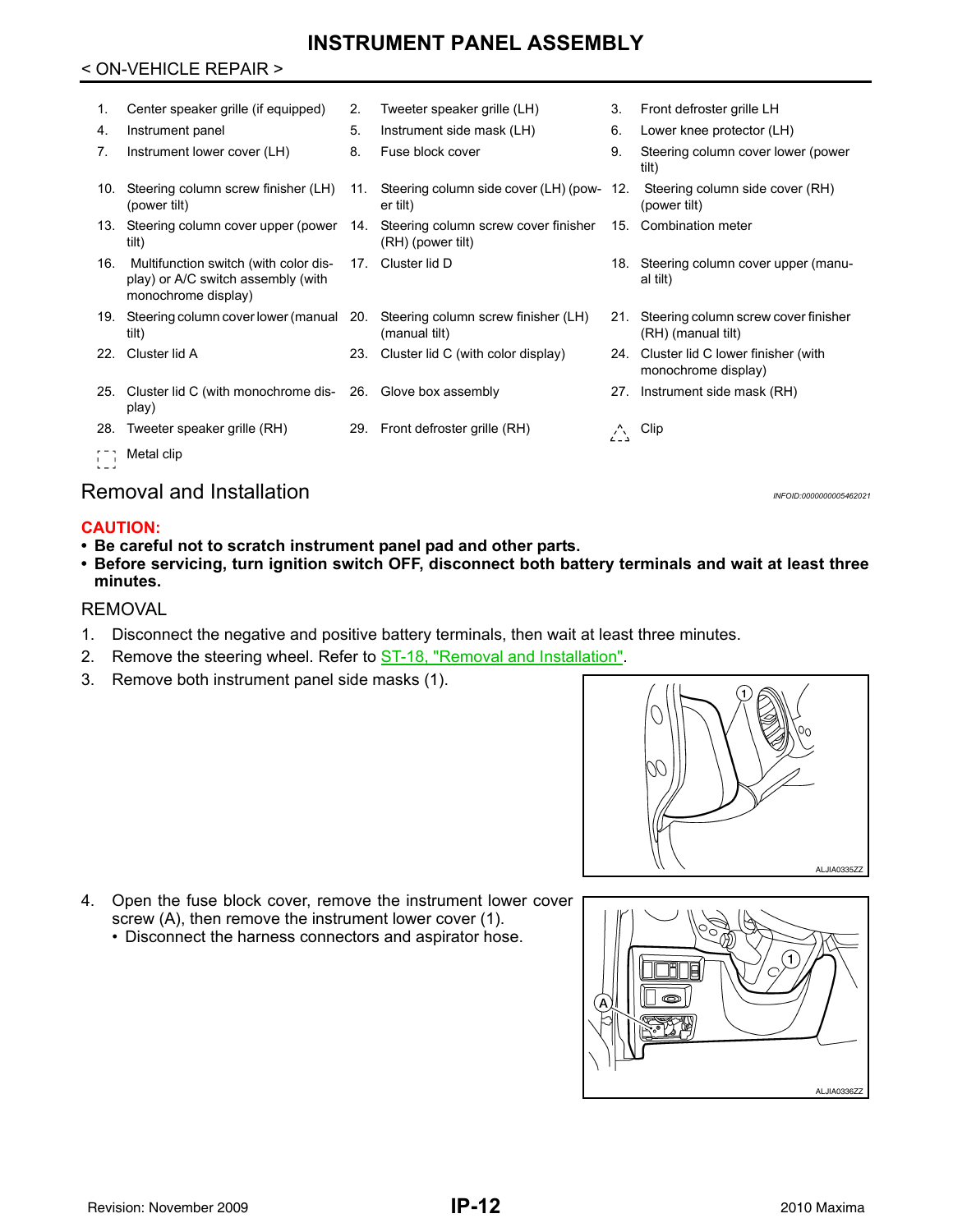#### < ON-VEHICLE REPAIR >

- 5. Remove the steering column covers, for power tilt.
- a. Remove the steering column screw cover finishers (1), then remove screws
- b. Remove the steering column cover upper (2).
- c. Remove the steering column side cover LH (4).
- d. Remove the steering column side cover RH (3).
- e. Remove the screws and remove the steering column cover lower (5).
- 6. Remove the steering column covers, for manual tilt.
- a. Remove the steering column cover screw finishers (1), then remove screws.
- b. Remove the steering column cover upper (2).
- c. Remove the steering column cover lower screw, then remove the steering column cover lower (3).
- 7. Remove the combination meter. Refer to MWI-140, "Removal and Installation".
- 8. Open the glove box door, remove the glove box assembly screws (A).

- 9. Remove the glove box assembly lower screws (A), then remove the glove box assembly (1).
	- Disconnect the harness connectors.

10. Disconnect the front passenger air bag module harness connector, then remove the front passenger air bag module bolt from the steering member. Refer to **SR-10**, "Removal and Installation".



Īа





I

IP

P

G

E

F

C

A

B

՜3`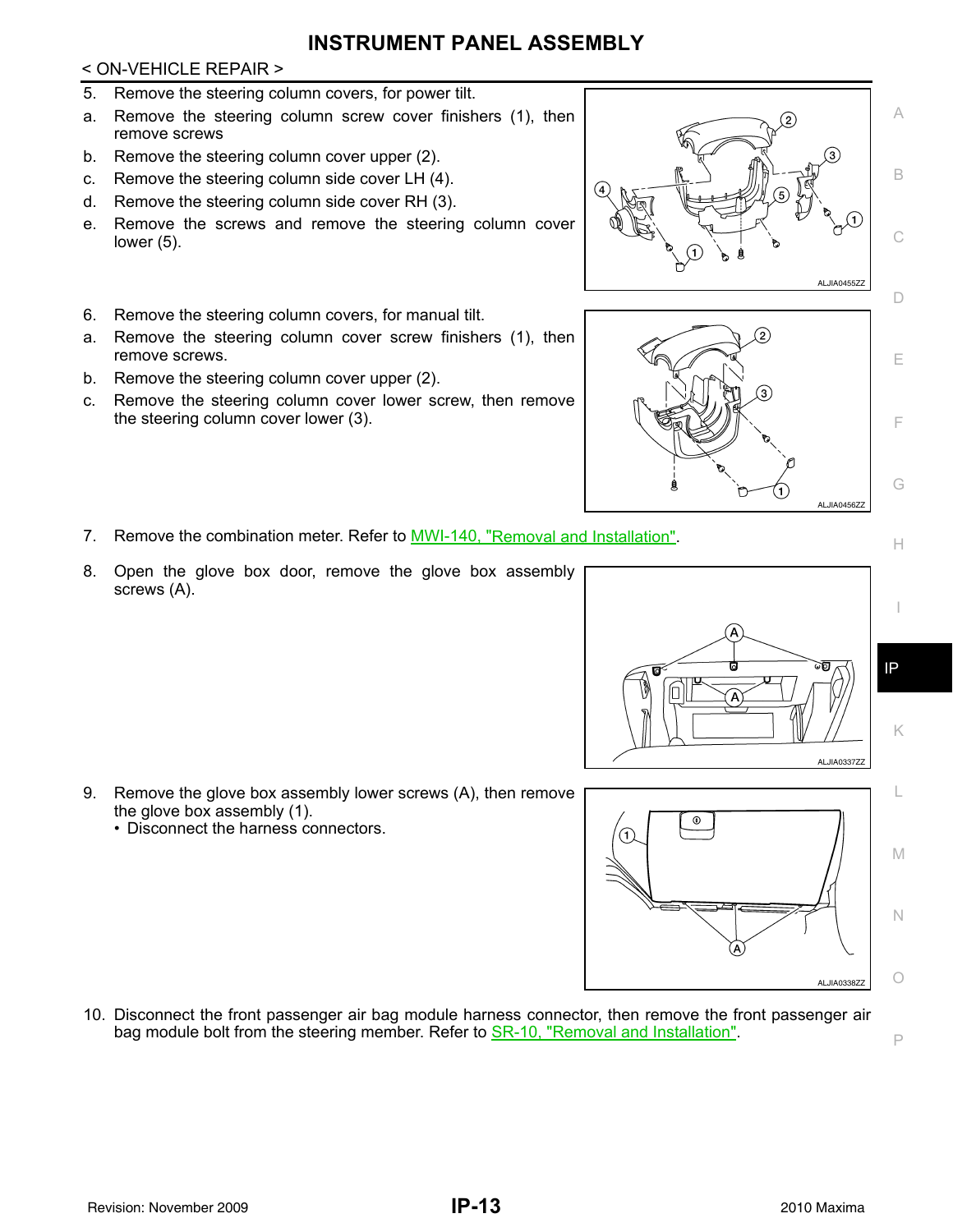## < ON-VEHICLE REPAIR >

- 11. Detach the cluster lid D (1), using a suitable tool, then remove the cluster lid D assembly (1).
	- Disconnect the harness connectors.



 $\circ$  $\circ$   $\circ$ 

- 12. Remove the cluster lid C (with monochrome display) unit.
- a. Release the clips  $\bigwedge$  and pawls  $\bigcap$  and remove the cluster lid C lower finisher (1).
- b. Remove the cluster lid C (base audio) with the base audio unit. Refer to AV-70, "Removal and Installation" (BASE AUDIO), or AV-161, "Removal and Installation" (BOSE W/MONOCHROME DISPLAY).



- a. Remove the cluster lid C screws (A), then detach the cluster lid C (1) and remove the cluster lid C (1). • Disconnect the harness connectors
- b. Remove the cluster lid C (Bose audio) with the Bose audio unit. Refer to AV-322, "Removal and Installation" (BOSE W/COLOR DISPLAY) AV-490, "Removal and Installation" (BOSE W/ COLOR DISPLAY W/NAVI AV-657, "Removal and Installation" (BOSE W/COLOR W/RR CTL, AV-827, "Removal and Installation" (BOSE W/COLOR W/NAVI W/RR CTL).



**ALNIA1152ZZ** 

T,

- 14. Remove the display screen. Refer to **AV-322**, "Removal and Installation".
- 15. Remove the A-pillar finishers RH and LH. Refer to INT-23, "Exploded View".
- 16. Remove both the console side finishers.
- 17. Remove both tweeter speaker grilles and disconnect the harness connectors.
- 18. Remove both the RH and LH tweeter speakers. Refer to AV-73, "Removal and Installation".
- 19. Remove the center speaker (if equipped). Refer to AV-330, "Removal and Installation".
- 20. Disconnect the passenger air bag connector and remove the passenger air bag bolt. Refer to SR-10, "Removal and Installation".
- 21. Remove the remaining instrument panel screws (A).

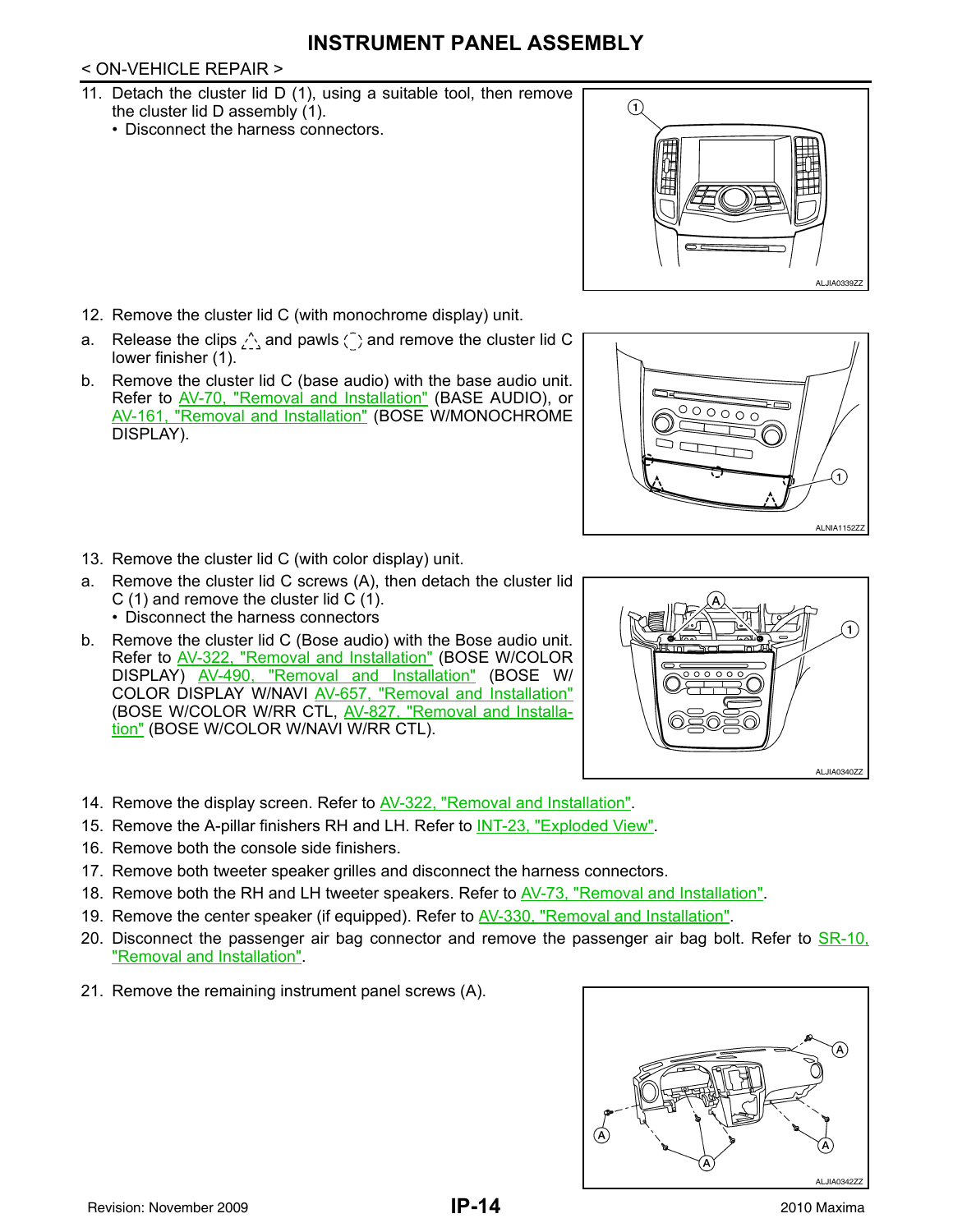### < ON-VEHICLE REPAIR >

| 22. Disconnect the audio harness connectors located near the RH A-pillar.<br>23. Lift the instrument panel high enough in order to disconnect the harness clip attached to the air duct, and<br>all the necessary harness connectors, then remove the instrument panel. | A             |
|-------------------------------------------------------------------------------------------------------------------------------------------------------------------------------------------------------------------------------------------------------------------------|---------------|
| <b>INSTALLATION</b><br>Installation is in the reverse order of removal.<br>• If replacing the instrument panel, transfer all the necessary parts to the new instrument panel.                                                                                           | B             |
|                                                                                                                                                                                                                                                                         | $\mathbb C$   |
|                                                                                                                                                                                                                                                                         | $\Box$        |
|                                                                                                                                                                                                                                                                         | E             |
|                                                                                                                                                                                                                                                                         | F             |
|                                                                                                                                                                                                                                                                         | G<br>H        |
|                                                                                                                                                                                                                                                                         |               |
|                                                                                                                                                                                                                                                                         | $\mathsf{IP}$ |
|                                                                                                                                                                                                                                                                         | K             |
|                                                                                                                                                                                                                                                                         |               |
|                                                                                                                                                                                                                                                                         | $\mathbb M$   |
|                                                                                                                                                                                                                                                                         | $\mathbb N$   |
|                                                                                                                                                                                                                                                                         |               |

Revision: November 2009 **2010 Maxima Revision: November 2009** 2010 Maxima

O

P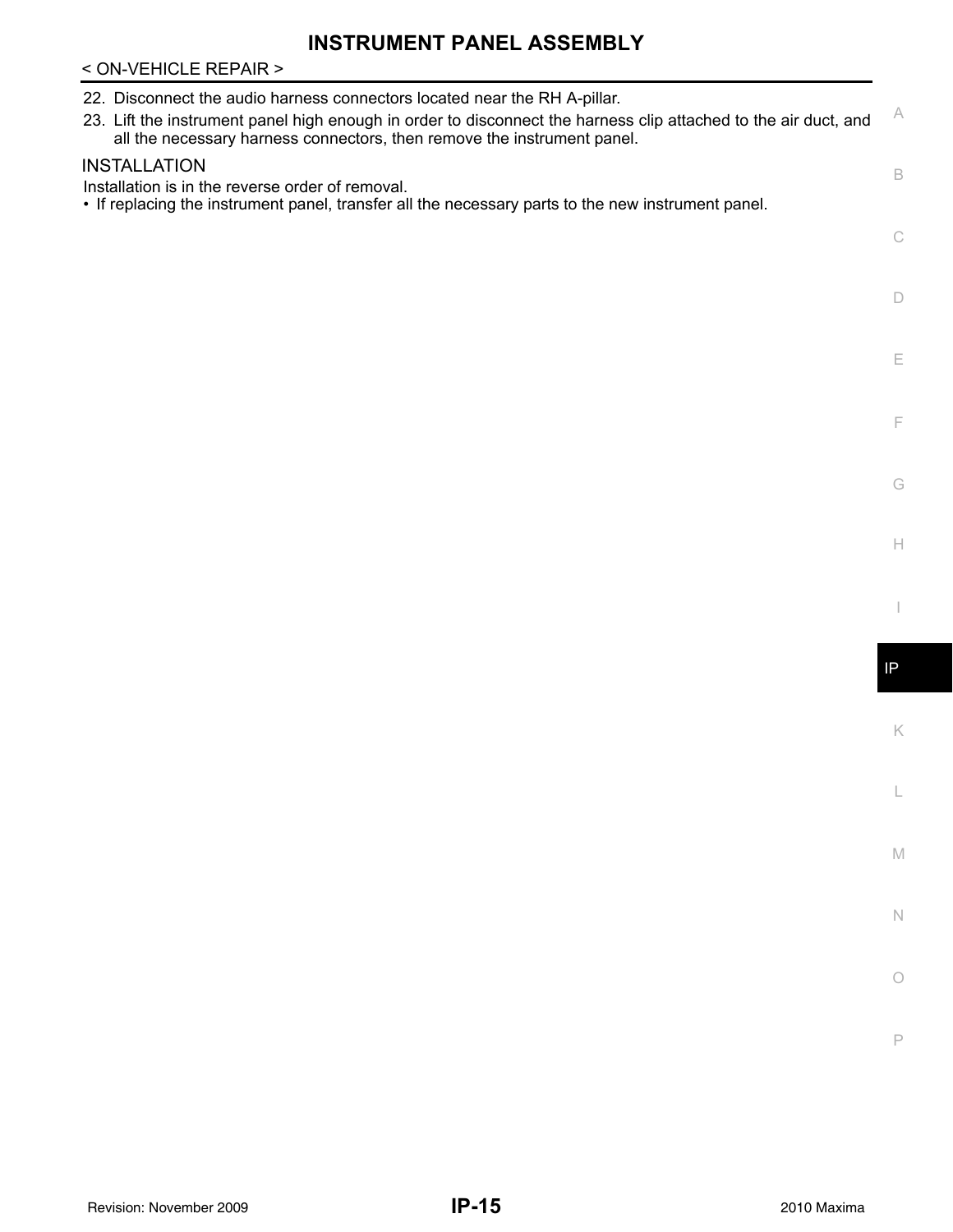# **CENTER CONSOLE ASSEMBLY**

#### < ON-VEHICLE REPAIR >

# <span id="page-15-0"></span>CENTER CONSOLE ASSEMBLY

# <span id="page-15-1"></span>Exploded View *INFOID:0000000005462022*



- 
- 
- 7. Center console screw cover (RH) 8. Center console 9. Center console lid assembly
- 
- 
- 
- 4. Center console storage bin 5. Center console screw cover (LH) 6. Center console rear finisher
	-
- 10. Cup holder 11. Center console side finisher (RH)  $\leq$  Vehicle front
- $\begin{matrix} 1 \end{matrix}$  Clip Pawl
- 
- 
- 
- -

# <span id="page-15-2"></span>Removal and Installation *Installation INFOID:000000005462023*

#### REMOVAL **CAUTION:**

#### **Be careful not to scratch center console finishers and other parts.**

- 1. Remove the center console side finishers RH and LH.
- 2. Disconnect the center console harness connectors (A).

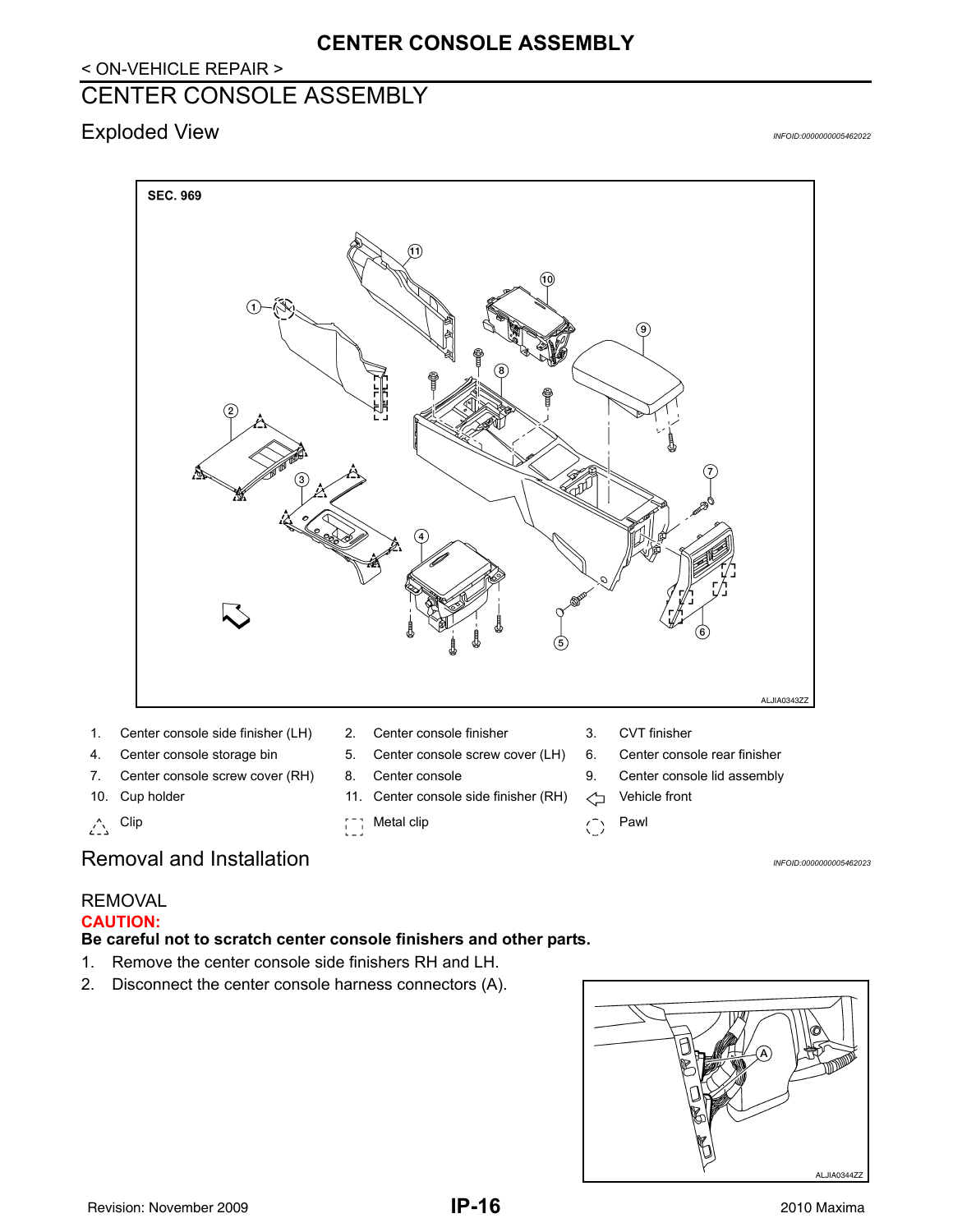# **CENTER CONSOLE ASSEMBLY**

#### < ON-VEHICLE REPAIR >

- 3. Remove the CVT shift selector control lever knob. Refer to TM-165, "Removal and Installation".
- 4. Remove the CVT finisher, using a suitable tool.
- 5. Remove the center console screws (A).



- 6. Position both RH and LH front seats forward.
- 7. Remove the center console screw cover (LH/RH) and the rear center console screws (A), then remove the center console assembly (1).



INSTALLATION Installation is in the reverse order of removal.

K

L

M

N

 $\bigcirc$ 

P

F

G

H

I